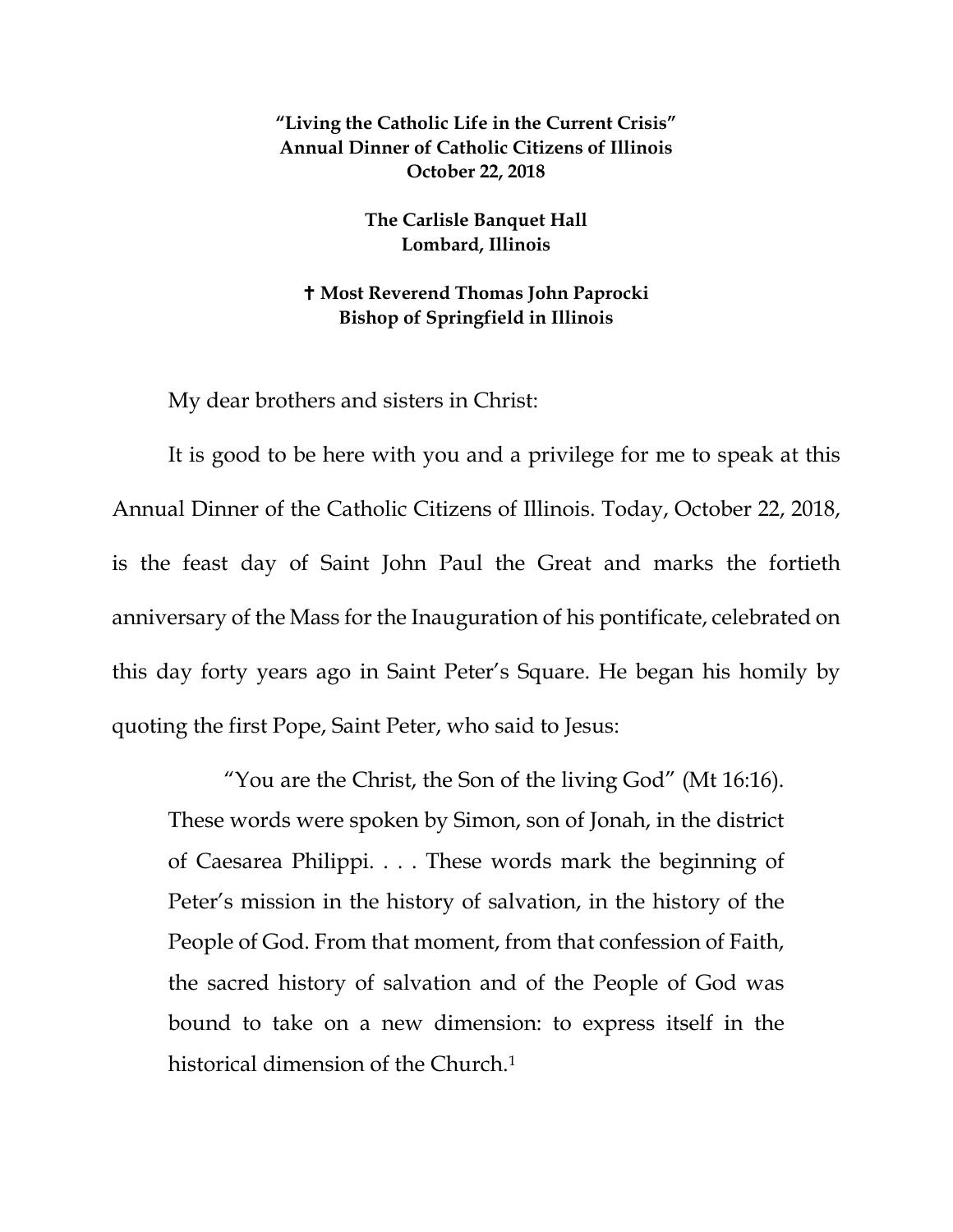Saint Peter's profession of faith in Jesus as "the Christ, the Son of the living God" is essential for us to keep in mind tonight as we consider how to live as Catholics in the current crisis. Some commentators, would use "crises" in the plural, referring to a crisis of doctrine as well as a crisis of scandals.[2](#page-5-1) Since we would likely be here into the wee hours of the morning if I were to try to address both of these crises, I will confine myself for now to the latter crisis, the crisis of the sexual abuse scandals. I have spoken on "Doctrine, Law and Practice in Light of *Mitis Iudex* and *Amoris Laetitia*" at the North West Regional Canon Law Convention in Portland, Oregon. That talk will be published soon in *The Jurist*. Next month I will speak on "Legalism, Laxism and Antinomianism in the Church Today" in Shreveport, Louisiana, at the Conference of Chancery and Tribunal Officials for the States of Louisiana, Mississippi and Alabama. I hope to have that talk published, too, which should provide you with some future bedtime reading!

With regard to the crisis of the sexual abuse scandals, there is unfortunately, much to say. The past several weeks have seen an unprecedented unfolding of a highly disturbing series of events in the Church here in the United States. In June, Cardinal Theodore McCarrick, a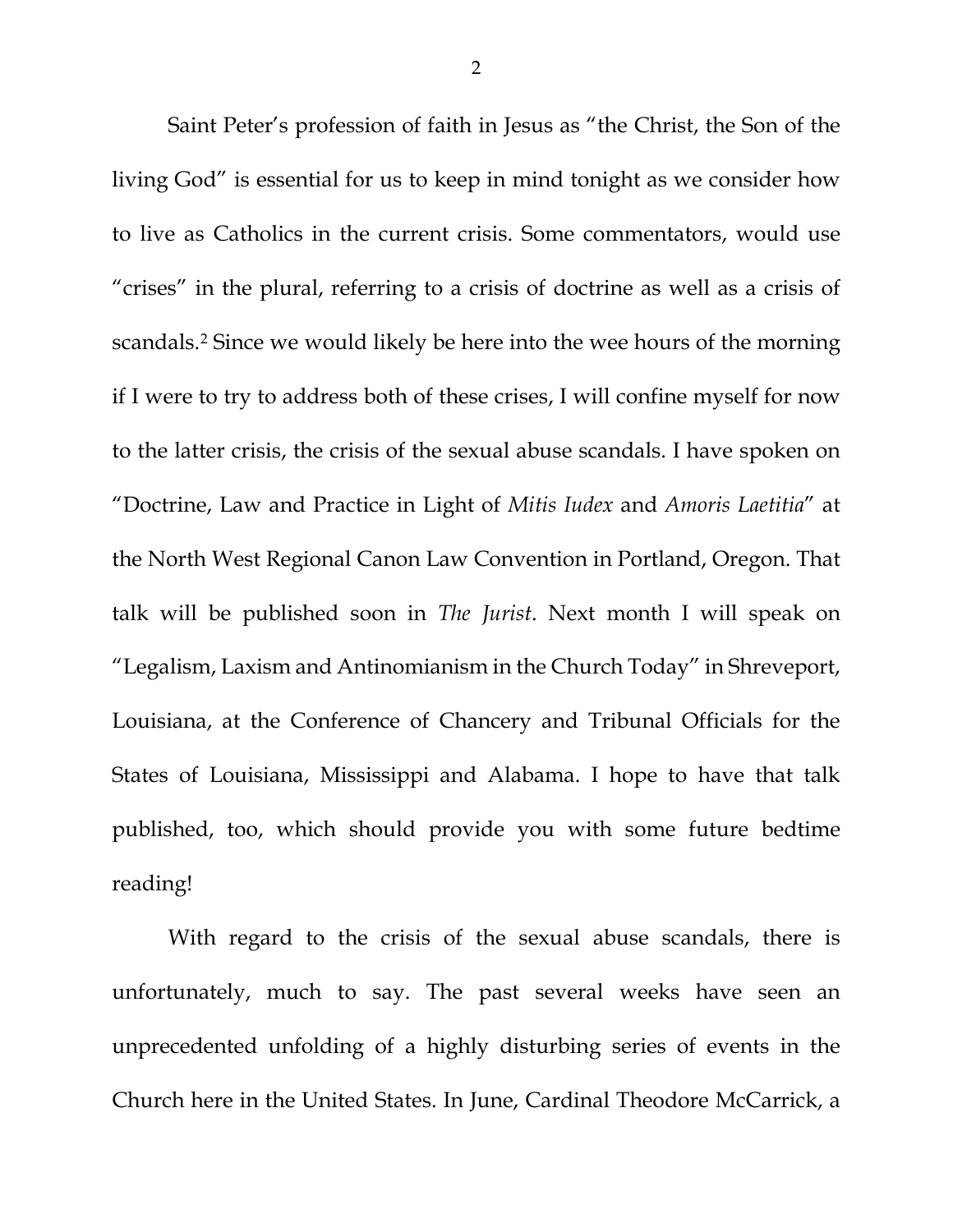former priest of the Archdiocese of New York and Archbishop Emeritus of Washington D.C., was removed from public ministry for credible and substantiated allegations of abuse of a minor. In July, Pope Francis accepted McCarrick's resignation from the College of Cardinals.

On August 14, a Pennsylvania Grand Jury reported that more than 300 priests across Pennsylvania sexually abused children over seven decades, protected by church leaders who covered it up. Then, on the heels of that devastating report, on August 22nd, Archbishop Carlo Maria Viganó, the Vatican's former ambassador to the United States—officially called an Apostolic Nuncio—wrote an extensive letter claiming that Pope Francis knew about the sex abuse allegations against former Cardinal McCarrick for years, but chose to cover up the charges. Archbishop Viganó has written two follow-up letters in response to those who dispute his claims or accuse him of disloyalty to Pope Francis.

The reaction to hearing this convergence of distressing reports has been very understandable anger and even outrage on the part of many people—including myself. While I felt compelled to respond immediately to the news, since that time, I have only experienced increasing anger, disgust, and a desire to act.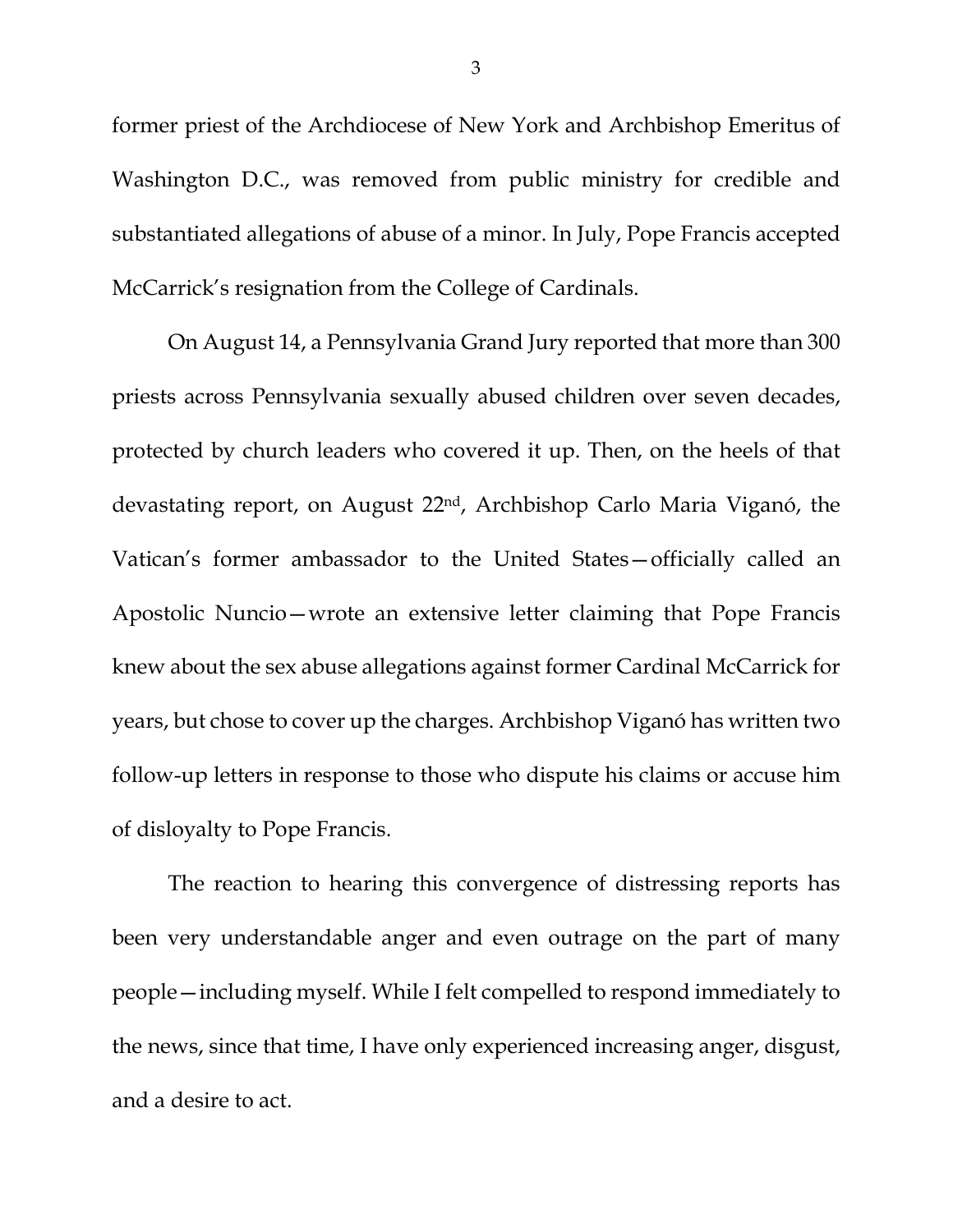The words from Jesus in the Gospel of Mark about the evils that come from the violation of the natural law are critical to keep in mind as we reflect on the recent revelations of what can only be described as horrifying abuse and neglect of authority among some priests and bishops of the Church in our own country. We may notice that all the things Jesus lists are the subjects of the Ten Commandments: "From within people, from their hearts, come evil thoughts, unchastity, theft, murder, adultery, greed, malice, deceit, licentiousness, envy, blasphemy, arrogance, folly. All these evils come from within and they defile."

As Saint Thomas Aquinas tells us, the original and proper use of law is to help people to live virtuously. It is to encourage their basic goodness, and to help them live together in harmony. The basis of all Gospel teaching about law is that there is the eternal law of God, and the natural law within humans, which shares in the eternal. The summary of the natural law for us is the Ten Commandments. These are not arbitrary rules imposed upon us by a stern God. They are reminders of the best part and highest aspirations of the natural human law that lives within all of us. Given that we are fallen creatures, we sometimes forget how to live in harmony with each other and with God. The Ten Commandments remind us of how to do this.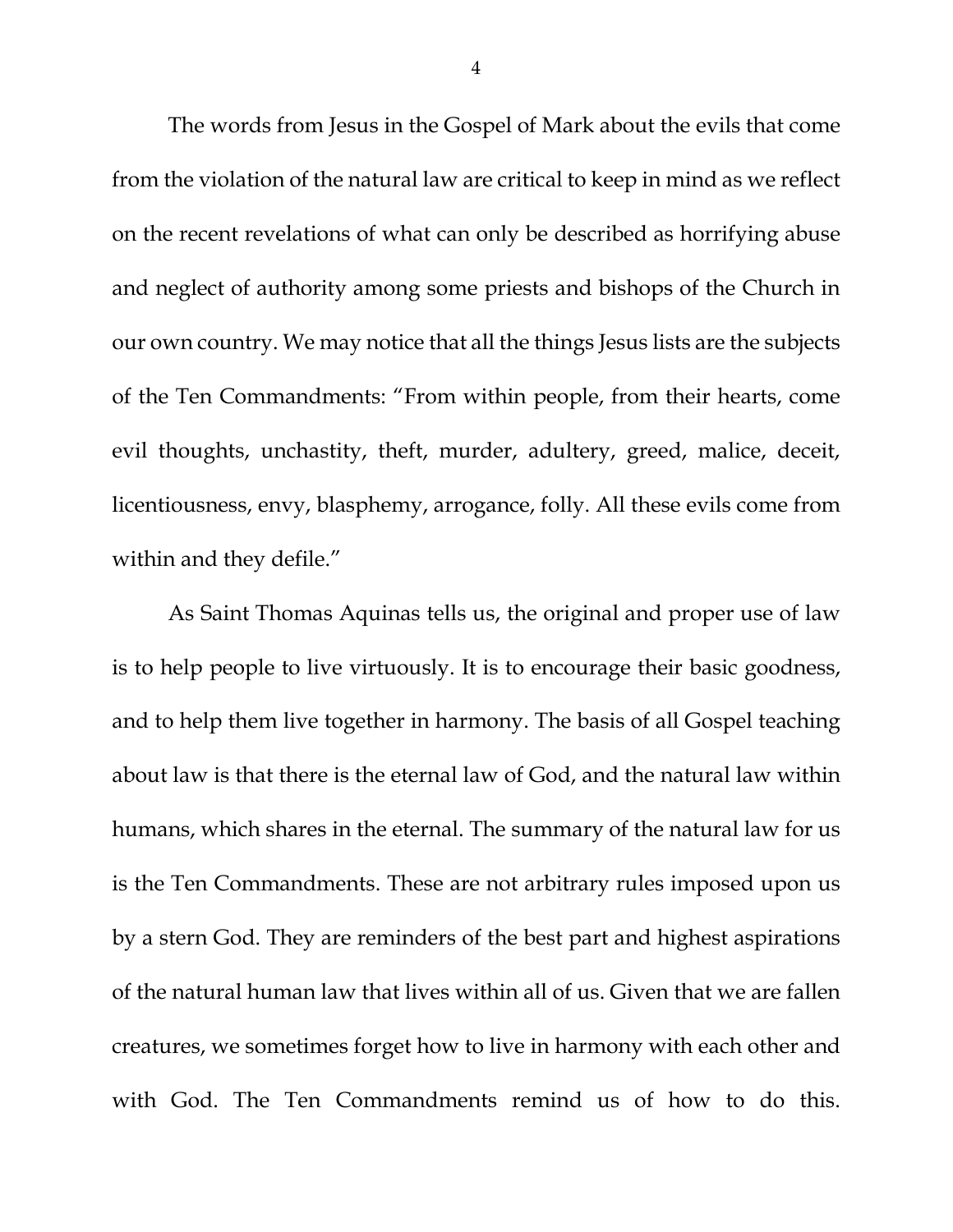Unfortunately, too many people have forgotten or ignored these basic precepts.

In light of this current distressing situation, I have called for a response that must include several components, namely, public prayers of repentance and acts of atonement, new measures for review of bishops' handling of cases and a reaffirmation of my own commitment to a zero-tolerance policy in our diocese, and a call for spiritual renewal at all levels of the Church. I would like to share additional detail and perspective on each of these three components of response — especially the first.

With regard to public prayers and acts of atonement, I personally committed myself to a period of prayer and fasting in reparation and atonement as a way of confronting this crisis in our Church on spiritual grounds. Specifically, I abstained from all meat and alcohol (except the sacramental wine used at Mass) for forty days, which I began on August 28, the Feast of Saint Augustine, and ended on October 7, the Feast of Our Lady of the Rosary. During those weeks, I also fasted between meals on Fridays. On October 7, I ran a marathon in Long Beach, California, with the LIFE Runners, a pro-life running group with almost 9,000 teammates in all 50 states and 35 nations. I finished in 4 hours, 59 minutes and 43 seconds,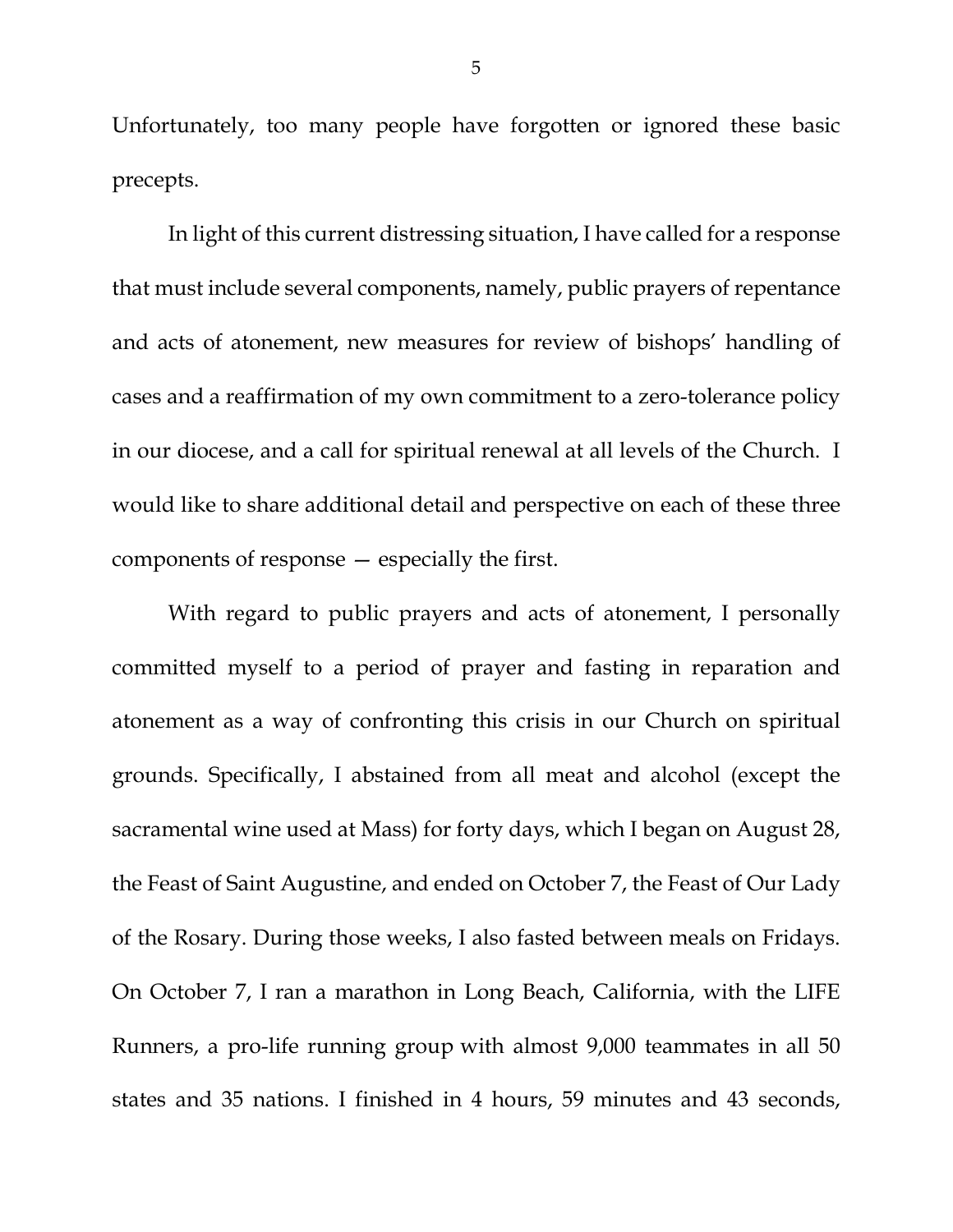achieving my goal of running under 5 hours with 17 seconds to spare! I was running on a sore ankle, so I was happy just to be able to finish.

The sore ankle developed a few weeks ago when I ran long runs of 17 miles, 19 miles and 20 miles three weeks in a row. That made my training and running of the marathon more painful than usual. There is a lot of pain involved in training and in the actual running of a marathon. In the past, I have offered up that pain for various intentions. The pain was a gift from God as I offered my suffering in repentance and atonement for my sins and the sins of all bishops, priests and deacons.

During one of my training runs, after I finished praying the rosary, I kept holding the rosary in my hand with the cross of the rosary between my index finger and my thumb. I felt the Lord say to me, "Hold fast to the cross. Embrace the pain." During the last few miles of the Long Beach Marathon I kept repeating that to myself like a mantra: "Hold fast to the cross. Embrace the pain."

<span id="page-5-2"></span><span id="page-5-1"></span><span id="page-5-0"></span>October 7 was the Feast of Our Lady of the Rosary. While running the marathon, I prayed over 200 Hail Mary's while meditating on the Joyful, Luminous, Sorrowful, and Glorious Mysteries. I offered these prayers for the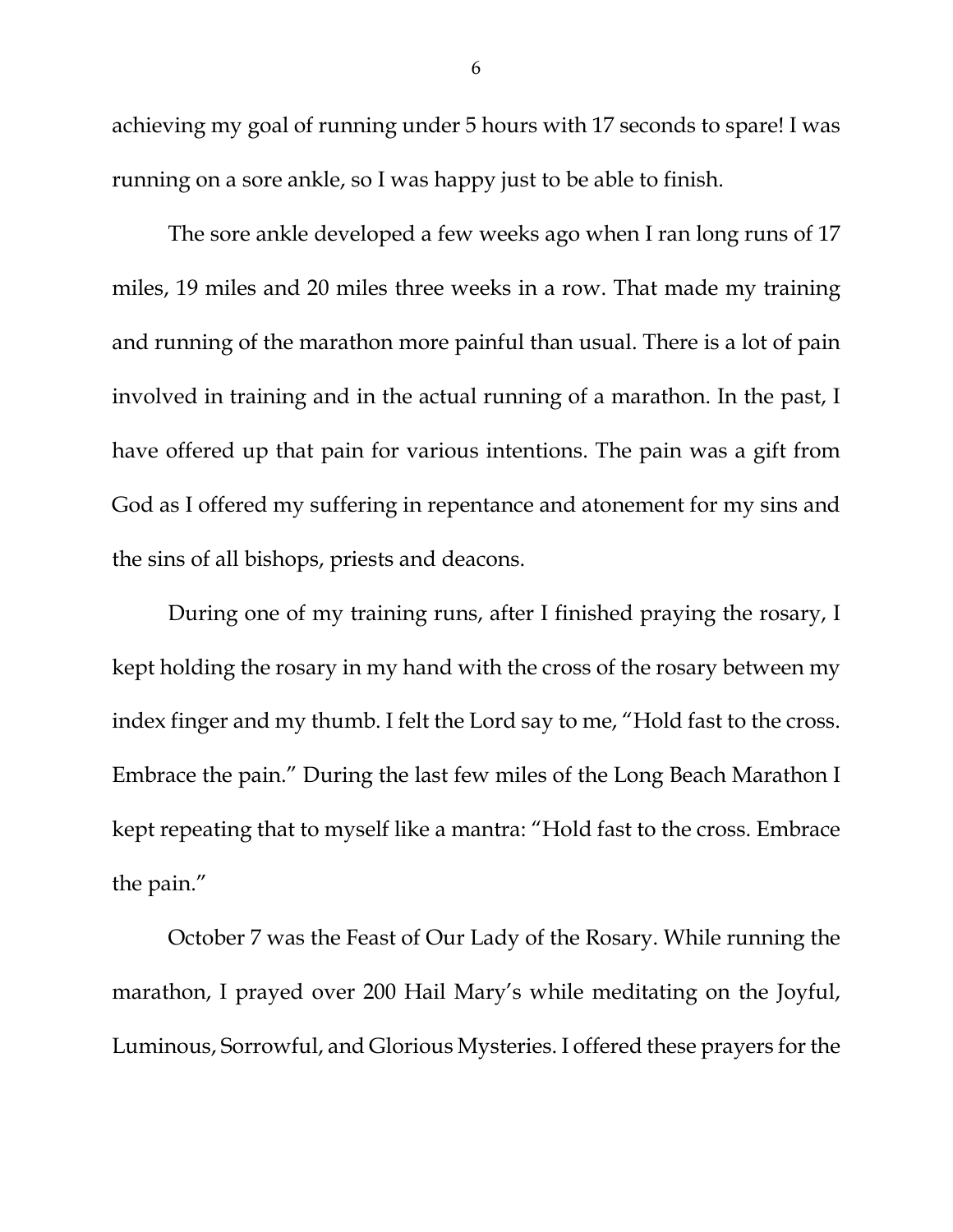Pope and for all the clergy, religious and laity of our diocese, as well as for family members and friends.

This was my 24th marathon in 24 years! As in the past, I used my marathon run to raise money for charity. The charitable cause that I designated for the 2018 LIFE Runners Marathon was the Divine Mercy Senior Living Community that we are planning to build in Glen Carbon, Illinois. I am grateful to all who generously supported this cause.

My weekend with the LIFE Runners included praying in front of a Planned Parenthood facility, followed by visiting a crisis pregnancy center and celebrating the Saturday Evening Mass at Holy Innocents Church in Long Beach. As we continued to celebrate Respect Life Month during the month of October, I offered some reflections on the 50<sup>th</sup> anniversary of the encyclical letter of Blessed Pope Paul VI, *Humanae Vitae*. While this document is best known for its condemnation of artificial contraception as contrary to God's divine plan for spouses to give themselves totally to each other, *Humanae Vitae* also makes clear that abortion is an unacceptable form of contraception.

As further form of prayer and repentance in the Diocese of Springfield in Illinois, at 7:00 PM on Monday, October 1, the Feast Day of Saint Thérèse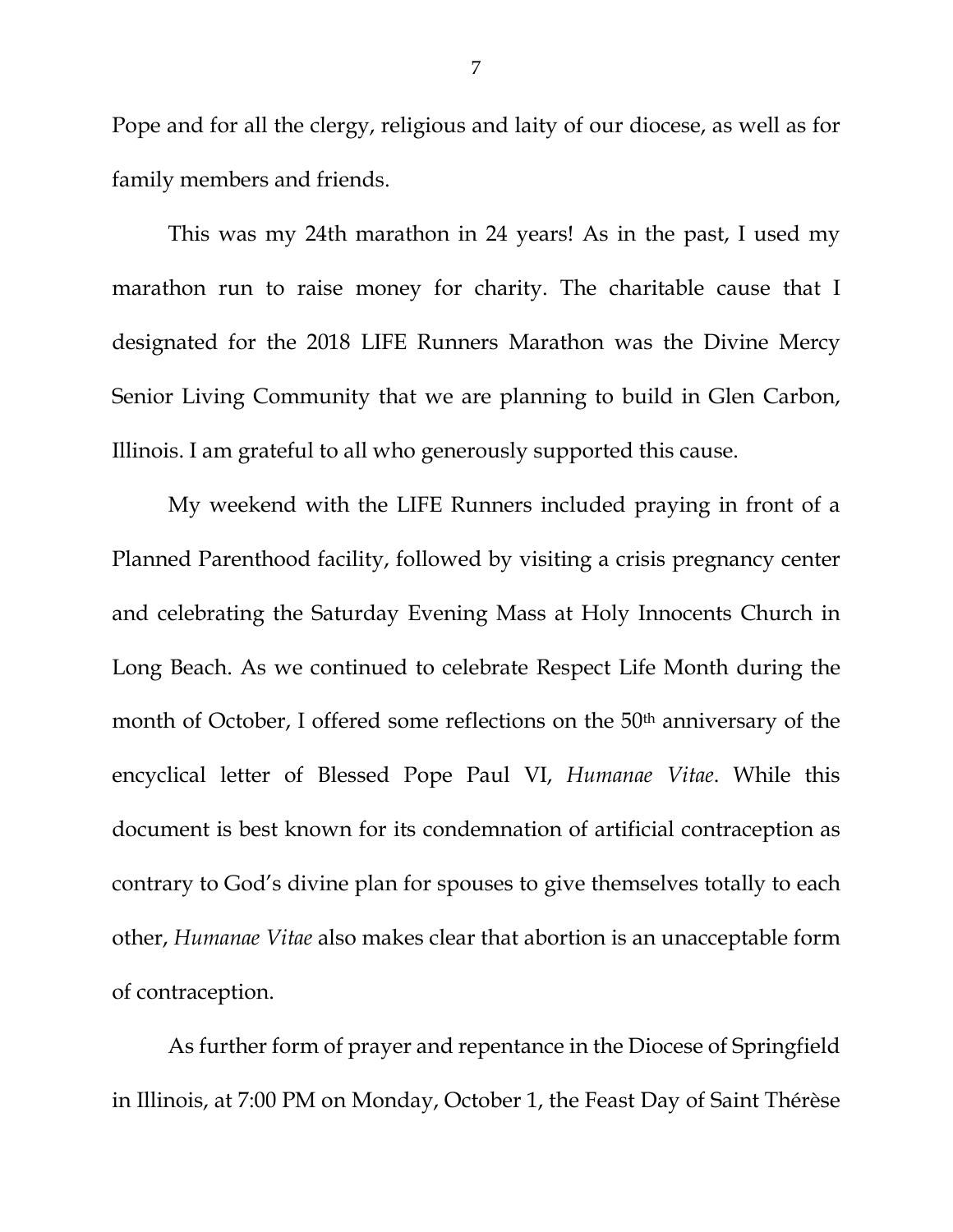of the Child Jesus — known as the "Little Flower" — I led a liturgical service of "Repentance and Prayer for those Harmed in the Church" at our Cathedral of the Immaculate Conception in Springfield. Each of our Deans conducted this liturgical service of "Repentance and Prayer for those Harmed in the Church" at the same time at a location designated in each of our deaneries. As sins of sexual depravity and complicity in their cover-up have deeply infected and wounded the Church, it is crucial that we pray for these evils to be eradicated from the whole Church.

Our priests also gathered for a liturgical service of "Repentance and Prayer for those Harmed in the Church" at the beginning of our Convocation of Priests on Monday evening, September 17, at 7:00 PM at Mother of Perpetual Help Church in Maryville, Illinois.

As I have previously said, we bishops of the United States must offer public prayers of repentance and acts of atonement for the sins of all bishops, priests and deacons. Cardinal Daniel DiNardo, President of the United States Conference of Catholic Bishops (USCCB), has announced that we will have prayers of repentance and acts of atonement at our next meeting in November in Baltimore.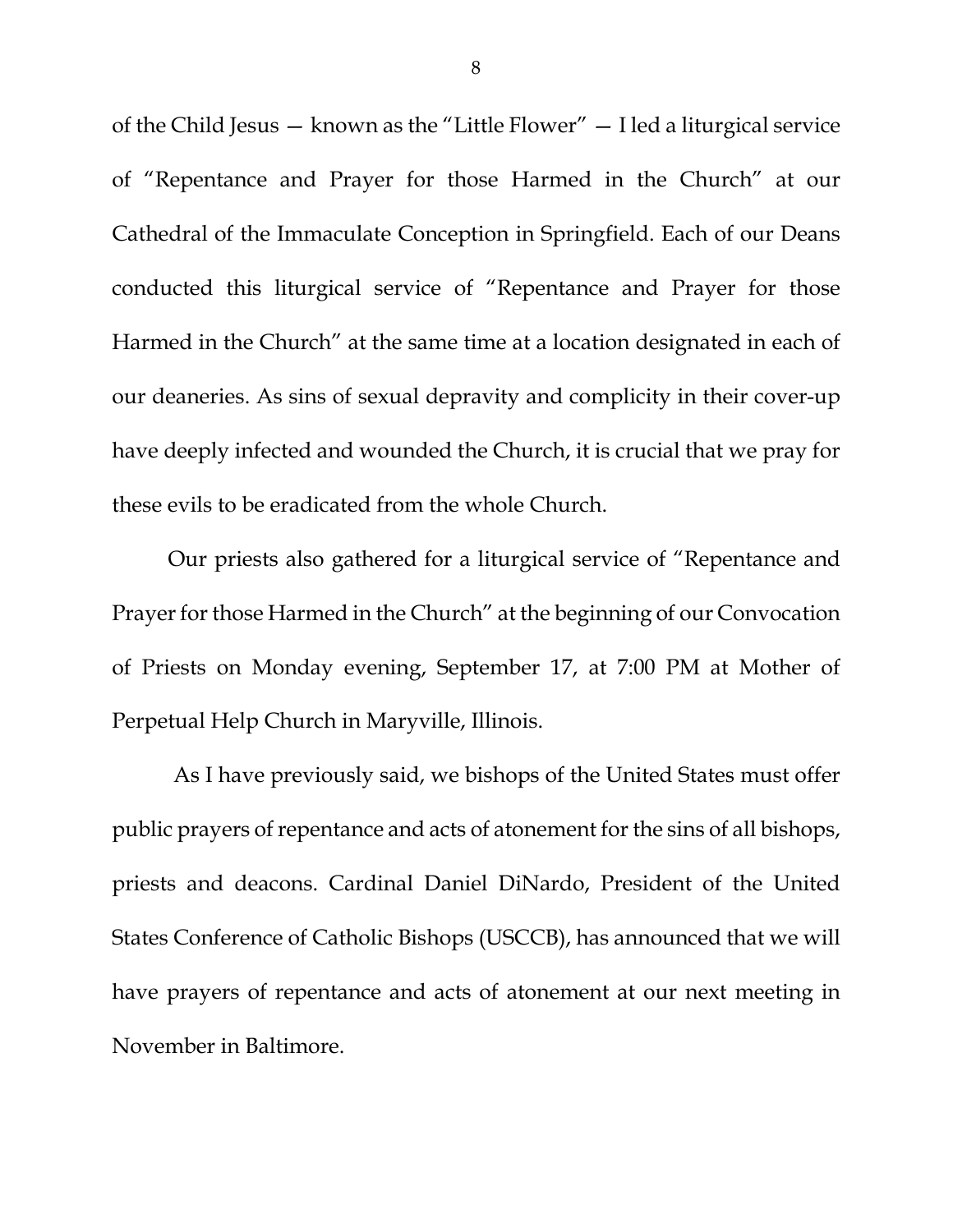I humbly invite all of you to join me in the holy battle for purification of our Church throughout the world and here at home by offering prayers of repentance and acts of atonement, such as fasting. The nature of the battle at hand can be seen in these well-known verses in Genesis: "Then the Lord said to Cain, 'Where is Abel your brother?' He said, 'I do not know; am I my brother's keeper?' And the Lord said, 'What have you done? The voice of your brother's blood is crying out to me from the ground'" (Gen 4: 9-10). There is no such thing as private sin. The horrible sins that we have all endured learning about — and the souls of those damaged by them — hurt us all in the mystical body of Christ. In the same way, the prayers and sacrifices of the faithful are effective in bringing about spiritual healing to the whole Body of Christ.

In addition to public prayers of repentance and acts of atonement, I reiterate my increased resolve and continued commitment to a zerotolerance policy in the Diocese of Springfield in Illinois. I have pledged our diocese's full cooperation with law enforcement officials to make every available effort to protect our people. I am firmly committed to provide a safe environment that will effectively protect against sexual abuse, especially against children, seminarians and vulnerable adults. Such abuse will not be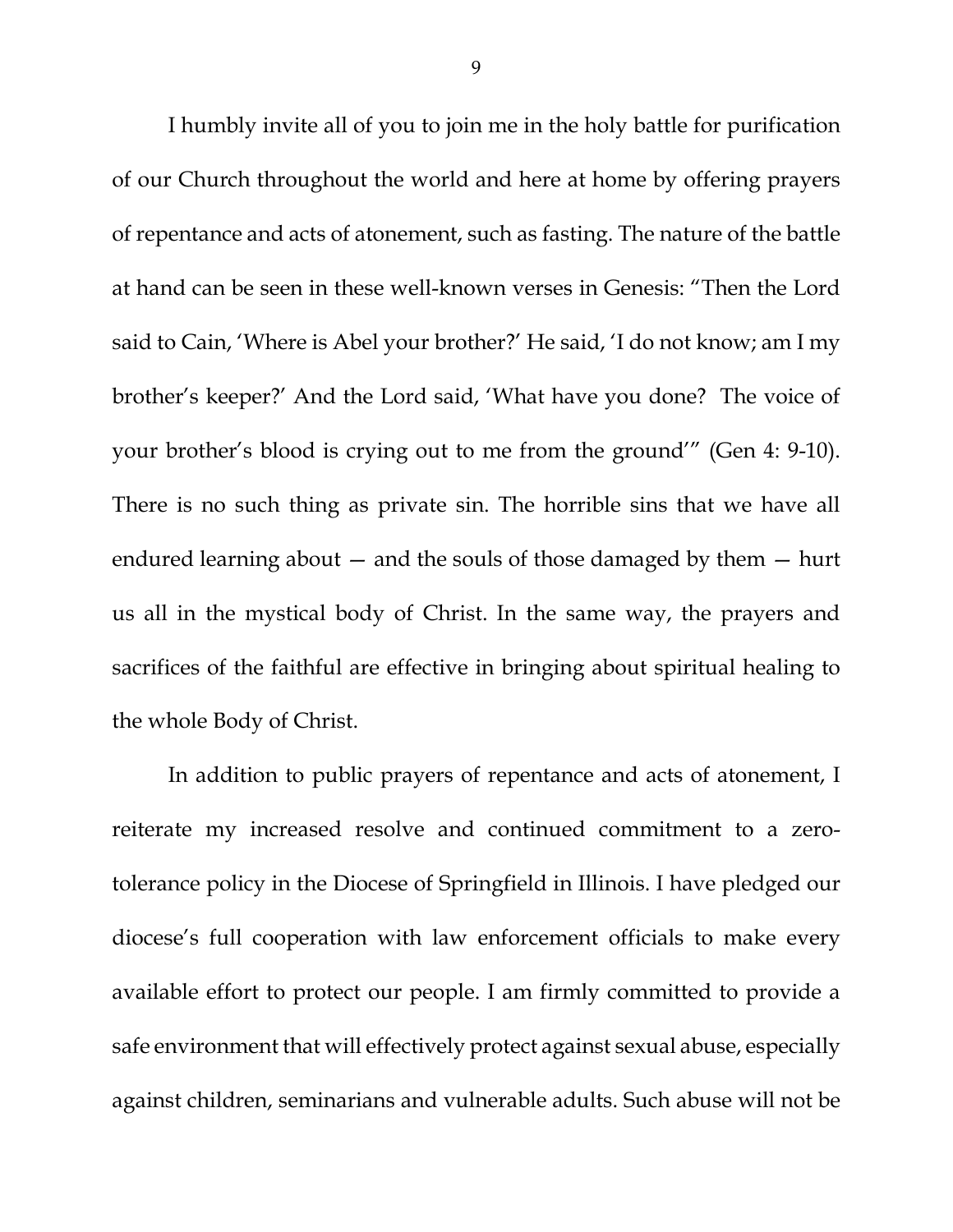tolerated and will be dealt with promptly when reported or discovered. In this regard, we have a nine-person Review Board, the majority of whom are lay people, who deal with allegations of clerical sexual misconduct with minors. Allegations of such misconduct may be made by calling the Diocese's Child Abuse Reporting and Investigation number (at 217-321- 1155). Individuals may also contact the Illinois Department of Children and Family Services Child Abuse Hotline (at 1-800-25-ABUSE).

Allegations of financial misconduct or sexual misconduct with adults are handled by a separate group called the Special Panel for Clergy Misconduct, the majority of whom are also lay people and which is headed by Mr. William Roberts, formerly the United States Attorney for the Central District of Illinois. There is a hotline to report financial misconduct or adult sexual misconduct committed by priests, deacons or lay employees in our diocese (1-866-346-2003) and a dedicated email address to report such misconduct (reportmisconduct@gmail.com). These hotline calls and email messages go directly to the office of Mr. Roberts. If these measures are not sufficiently effective, I am open to new safeguards. We will review the firm commitments we have made and the concrete steps we have taken to protect against clergy misconduct in our diocese. We are also willing to consider any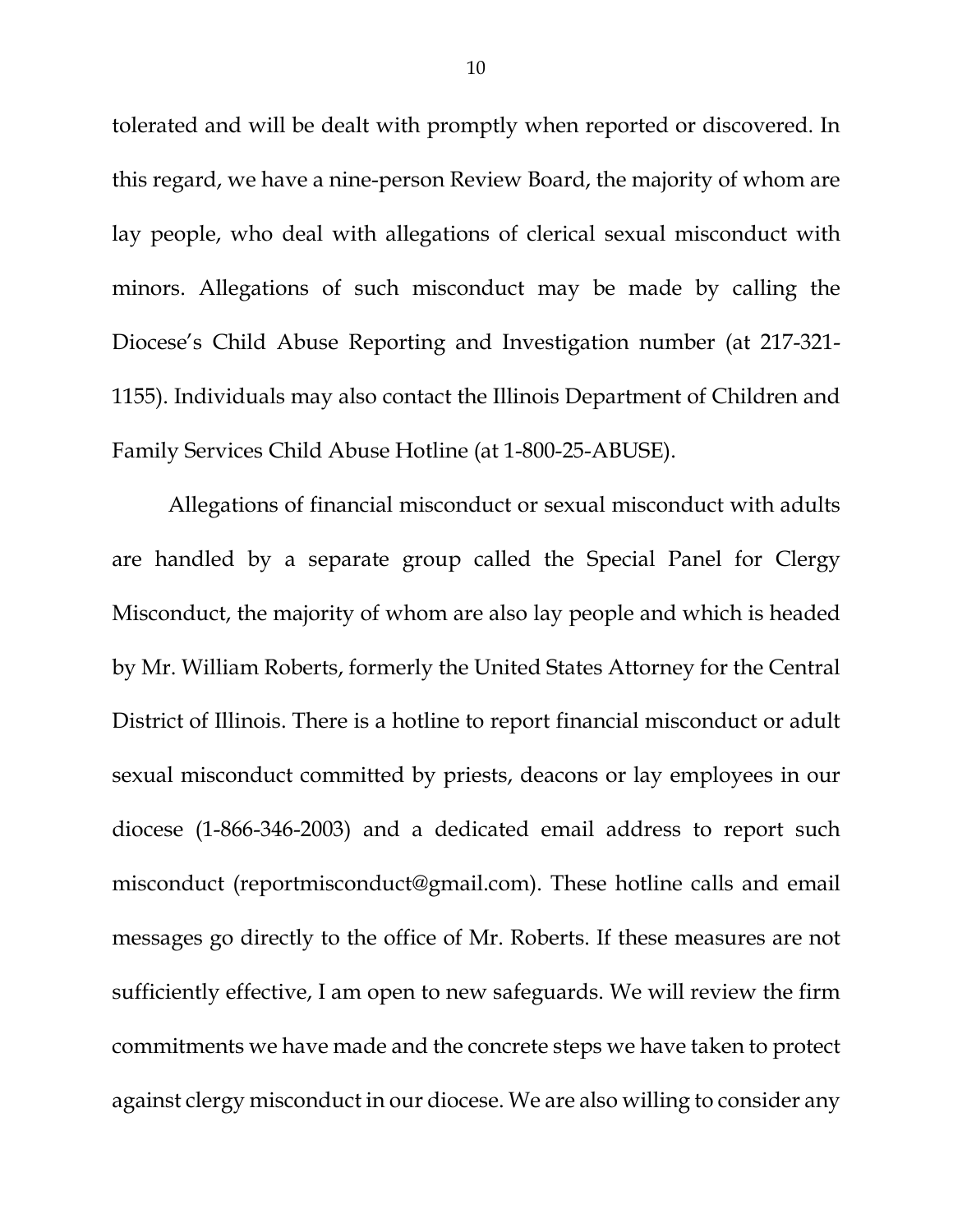additional actions that would be helpful in making our safe environment program more effective.

At the national level, new mechanisms must be adopted to facilitate the reporting of allegations involving bishops and then investigate and evaluate accusations independent of the structures of the individual dioceses and the USCCB. Specifically, there should be a lay investigator and an independent panel comprised primarily of lay people to review allegations against bishops and make recommendations to the Apostolic Nuncio, who serves as the Pope's representative in Washington, D.C., who would then forward the findings to the Holy See. This is necessary since bishops are appointed by the Pope and are accountable to him, who alone has the power to remove a bishop.

This would be analogous to what was done to address allegations of sexual misconduct with minors against priests and deacons. When I was appointed Chancellor of the Archdiocese of Chicago in 1992, the first task I was given was to work with a committee to draft policies and procedures for handling allegations of clerical sexual misconduct with minors. The key features of this new system included the appointment of a full-time lay administrator and a nine-member Fitness Review Board, the majority of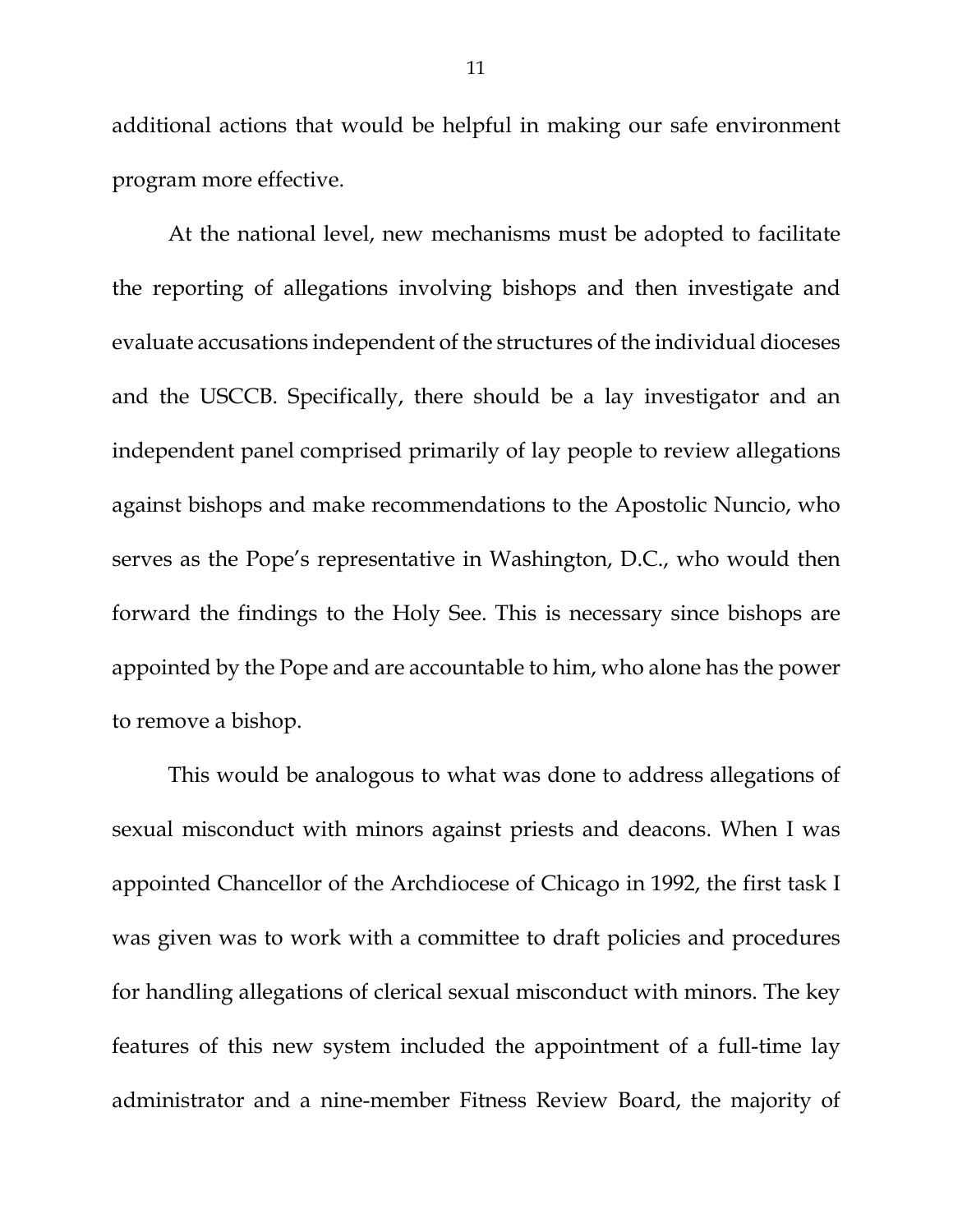whom were lay people. We also instituted a toll-free hotline that went directly to the lay administrator. I was then appointed as the Cardinal's delegate to the Fitness Review Board, attending their meetings and serving for the next ten years as liaison between the Cardinal and the Review Board.

At the time, the review board concept was somewhat controversial, since some clergy objected that priests and deacons were accountable only to their bishop, not lay people. However, this objection was overcome by the fact that the final decision was always made by the diocesan bishop, who would be better informed through an independent review of the facts and the credibility of the allegations. Eventually, similar policies and the review board model were adopted by most dioceses and religious communities, strengthened nationally by the Charter for Protection of Children and Young People and the related Essential Norms that were adopted by the USCCB in 2002 with subsequent recognition by the Holy See.

Similarly, the accountability of bishops to the Holy Father is not compromised by an intermediary body that could independently review the facts and credibility of the allegations and make recommendations accordingly to the Apostolic Nuncio for further action with the proper authorities at the Vatican.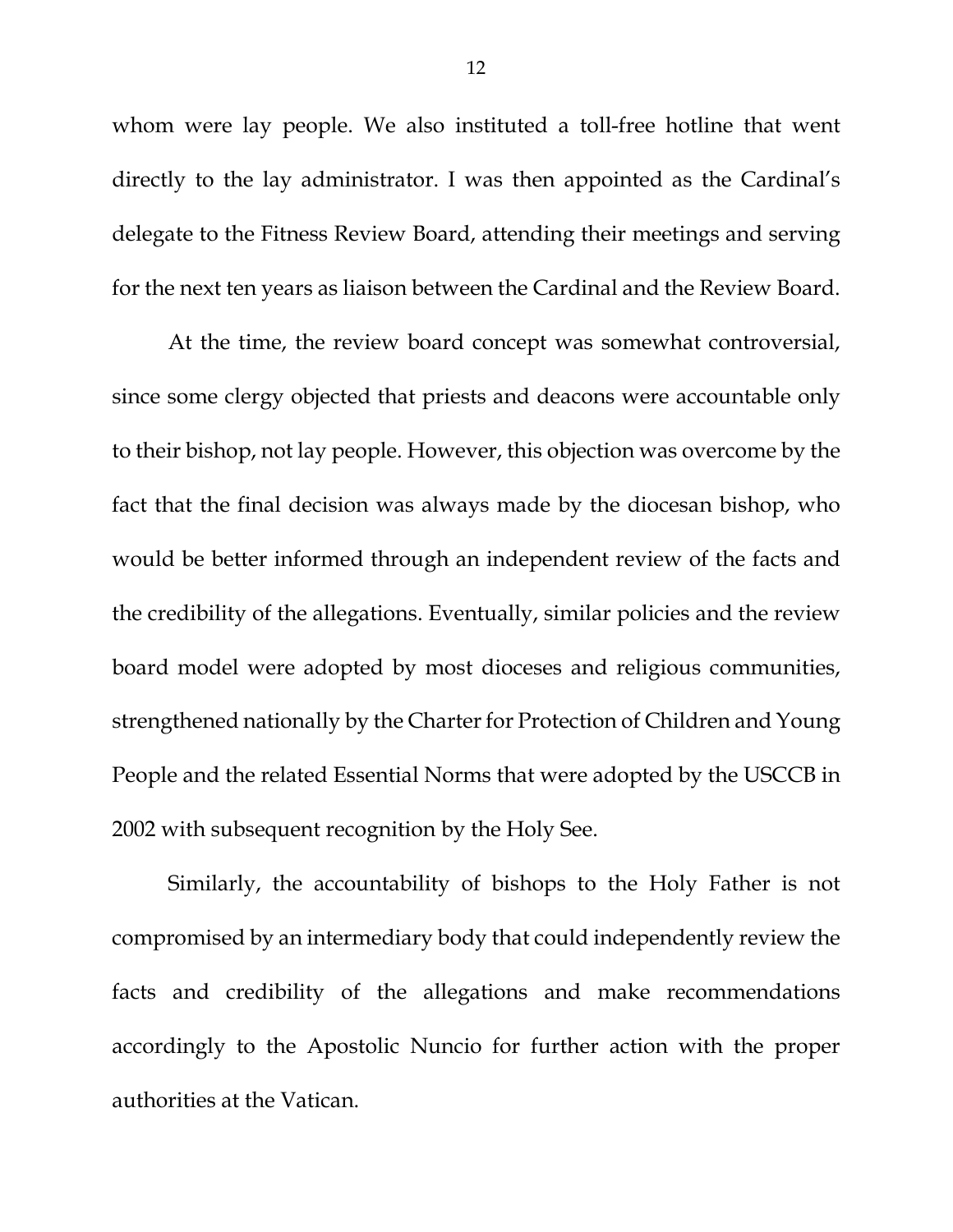Finally, and perhaps most importantly, I have called for a profound spiritual renewal at all levels of the Church. When I say all levels, I include not only bishops, priests and deacons, but also the highest level of the hierarchy, the Pope. In his August 20th letter to the People of God, Pope Francis writes, "With shame and repentance, we acknowledge as an ecclesial community that we were not where we should have been, that we did not act in a timely manner, realizing the magnitude and the gravity of the damage done to so many lives. We showed no care for the little ones; we abandoned them." I presume that he includes himself among the "we" to whom he refers. Indeed, in a letter this past April 11 to the bishops of Chile, Pope Francis asked forgiveness for his "serious errors of assessment and perception." In a meeting with abuse survivors in Chile this past May, Pope Francis said, "I was part of the problem, I caused this and I'm sorry."

Now, with reference to the situation in our own country, the former Apostolic Nuncio to the United States, Archbishop Carlo Maria Viganò, has revealed a set of facts and circumstances that are deeply troubling as they relate to the awareness, actions, and inactions at the very highest levels of the Church. Archbishop Viganò has provided his written testimony stating that Pope Francis "must honestly state when he first learned about the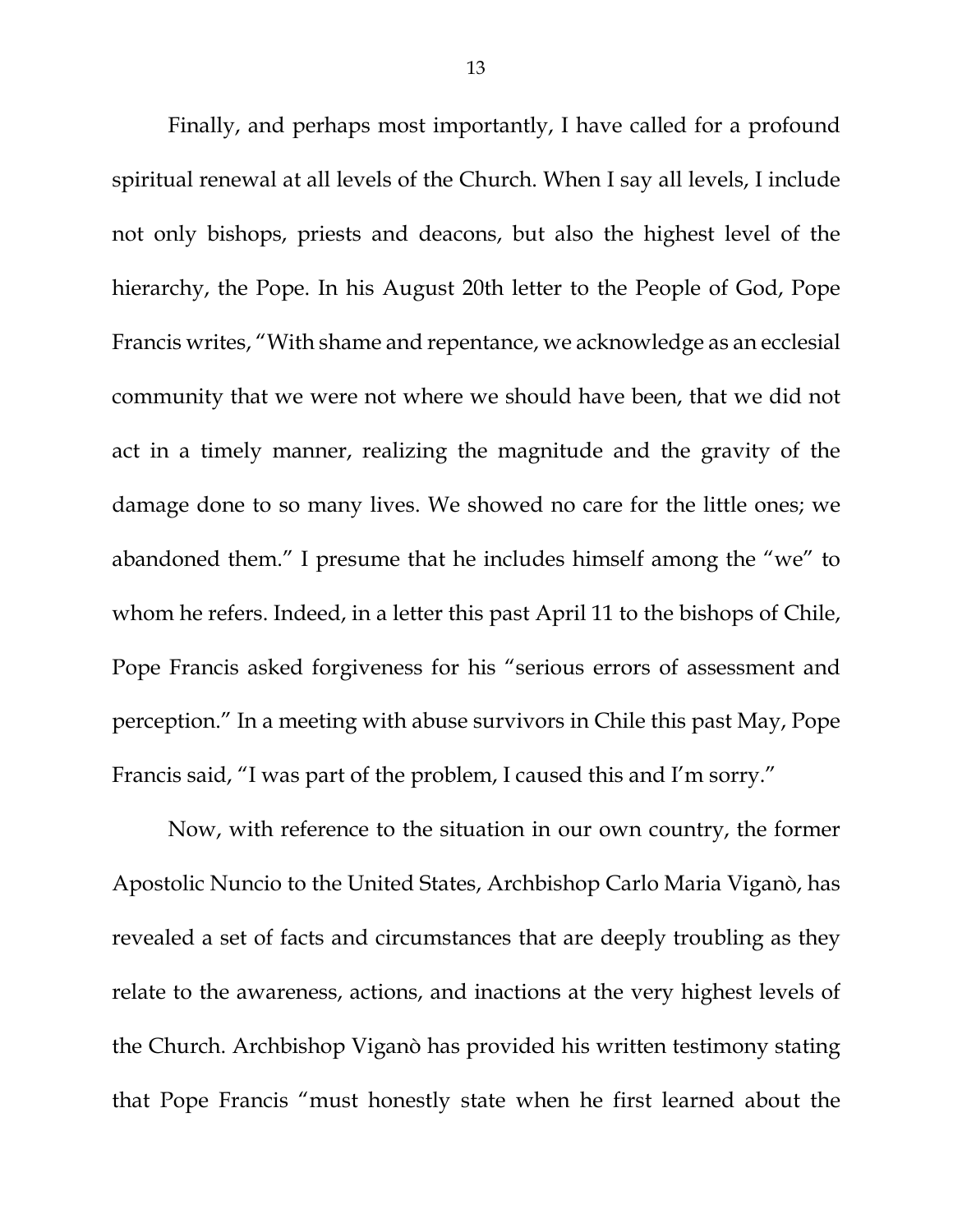crimes committed by McCarrick, who abused his authority with seminarians and priests. In any case, the Pope learned about it from me on June 23, 2013 and continued to cover for him." When asked about this aboard the papal plane on his return flight from Ireland on August 26, Pope Francis said, "Read the statement carefully and make your own judgment. I will not say a single word on this." I stated publicly at the time, with all due respect, that this response was not adequate. Given the gravity of the content and implications of the former Nuncio's statement, it is important for all the facts of this situation to be fully reviewed, vetted, and carefully considered."

Along these lines, Cardinal Daniel DiNardo, President of the USCCB, promised on August 1st that the "USCCB would exercise the full extent of its authority, and would advocate before those with greater authority, to pursue the many questions surrounding Archbishop McCarrick." On August 16th, he called for an Apostolic Visitation, "working in concert with a national lay commission granted independent authority, to seek the truth." On August 26, Cardinal DiNardo convened the Executive Committee of the USCCB, which "reaffirmed the call for a prompt and thorough examination into how the grave moral failings of a brother bishop could have been tolerated for so long and proven no impediment to his advancement."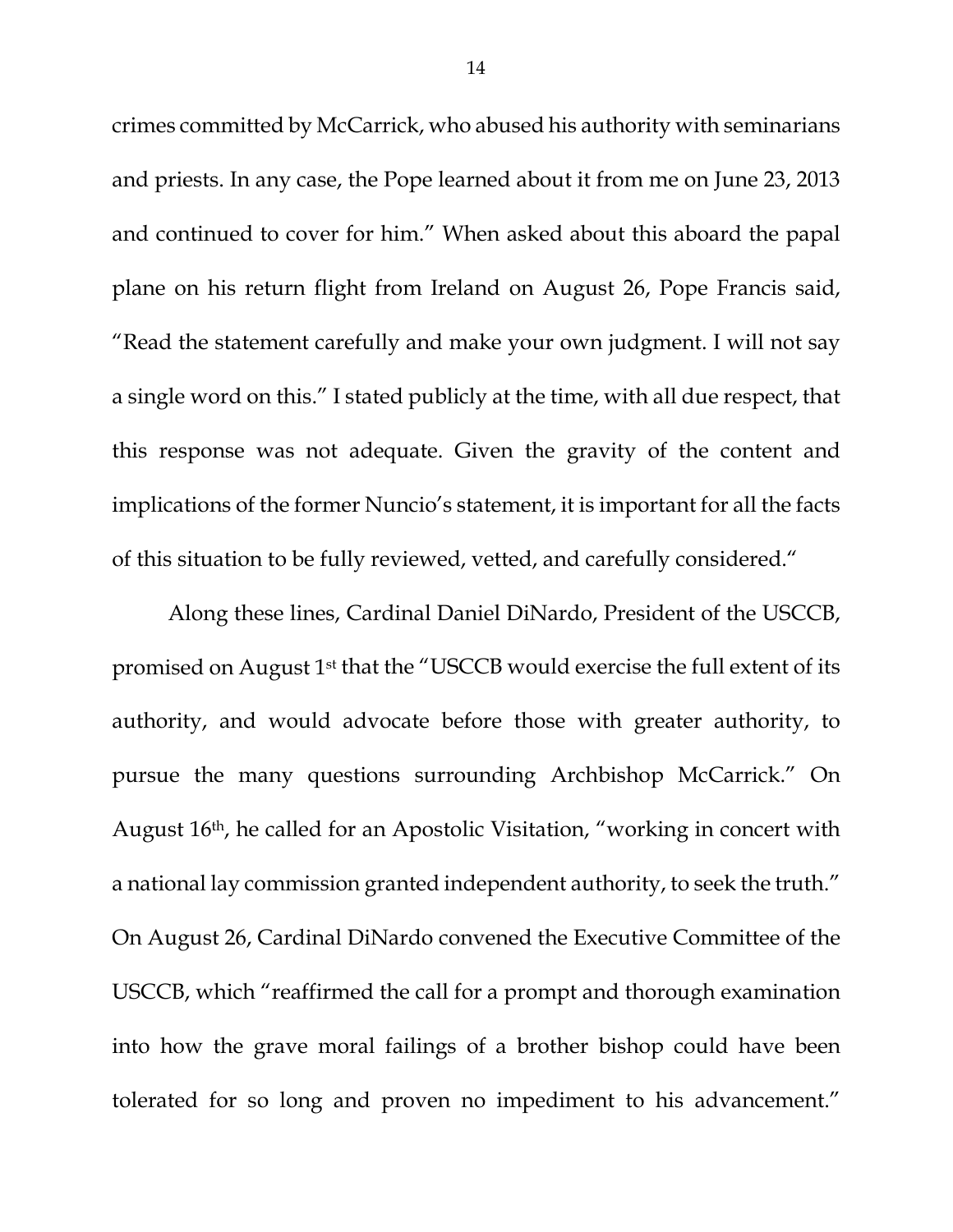Cardinal DiNardo added that the "recent letter of Archbishop Carlo Maria Viganò brings particular focus and urgency to this examination. The questions raised deserve answers that are conclusive and based on evidence. Without those answers, innocent men may be tainted by false accusation and the guilty may be left to repeat sins of the past."

Toward that end, Pope Francis has ordered that an investigation by the Archdiocese of New York into sex abuse allegations against ex-Cardinal Theodore McCarrick be combined with a "thorough study of the entire documentation present in the archives of the dicasteries and offices of the Holy See" in order to ascertain "all the relevant facts, to place them in their historical context and to evaluate them objectively."[3](#page-5-2) The Holy Father's call for a "thorough study of the entire documentation" at the Vatican is a welcome development.

When these stories first broke a few weeks ago, I gave several media interviews to reporters inquiring about these matters. One reporter asked what I would say to people whose faith in the institution of the Church has been shaken by these scandals. I answered by saying that, ultimately, we are not called to put our faith in an institution; we are called to put our faith in Jesus Christ. Our Lord gave us the Church as a means to help us to get to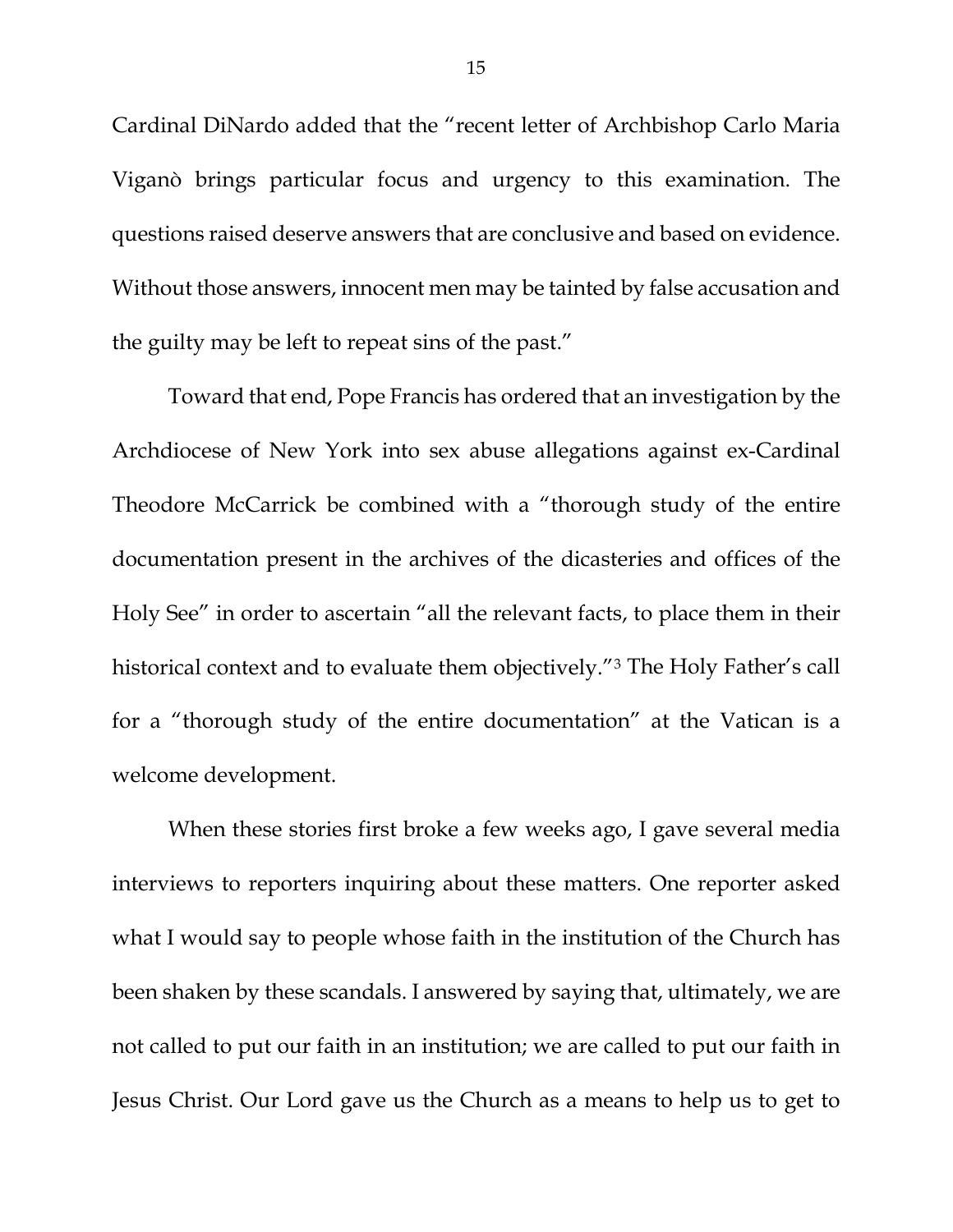heaven, but the Church is not an end in itself. Our Lord also gave us bishops, priests and deacons to help the Christian faithful on this journey of faith. We must never forget that this is a ministry of service and not of privilege. Where trust has been broken or confidence has been eroded, we must work assiduously to regain it.

The late Archbishop of Chicago, Cardinal Francis George, for whom I was privileged to serve as Chancellor of the Archdiocese and as Auxiliary Bishop, wrote in his book entitled, *The Difference God Makes*, "The world permits everything and forgives nothing. God and the Church do not permit everything but forgive everything."

This incisive statement has profound implications for us as we consider how to live as Catholics in the current crisis facing the Church. The seemingly endless stream of reports of clerical sexual abuse of minors going back for decades is deeply disturbing and has caused some people to question their faith. For some, these scandals may be a stumbling block that hinders newcomers from joining the Church. For those who are long-time members of the Church, the current crisis may prompt questioning and doubts about their continued identification with an institution so marred by corruption.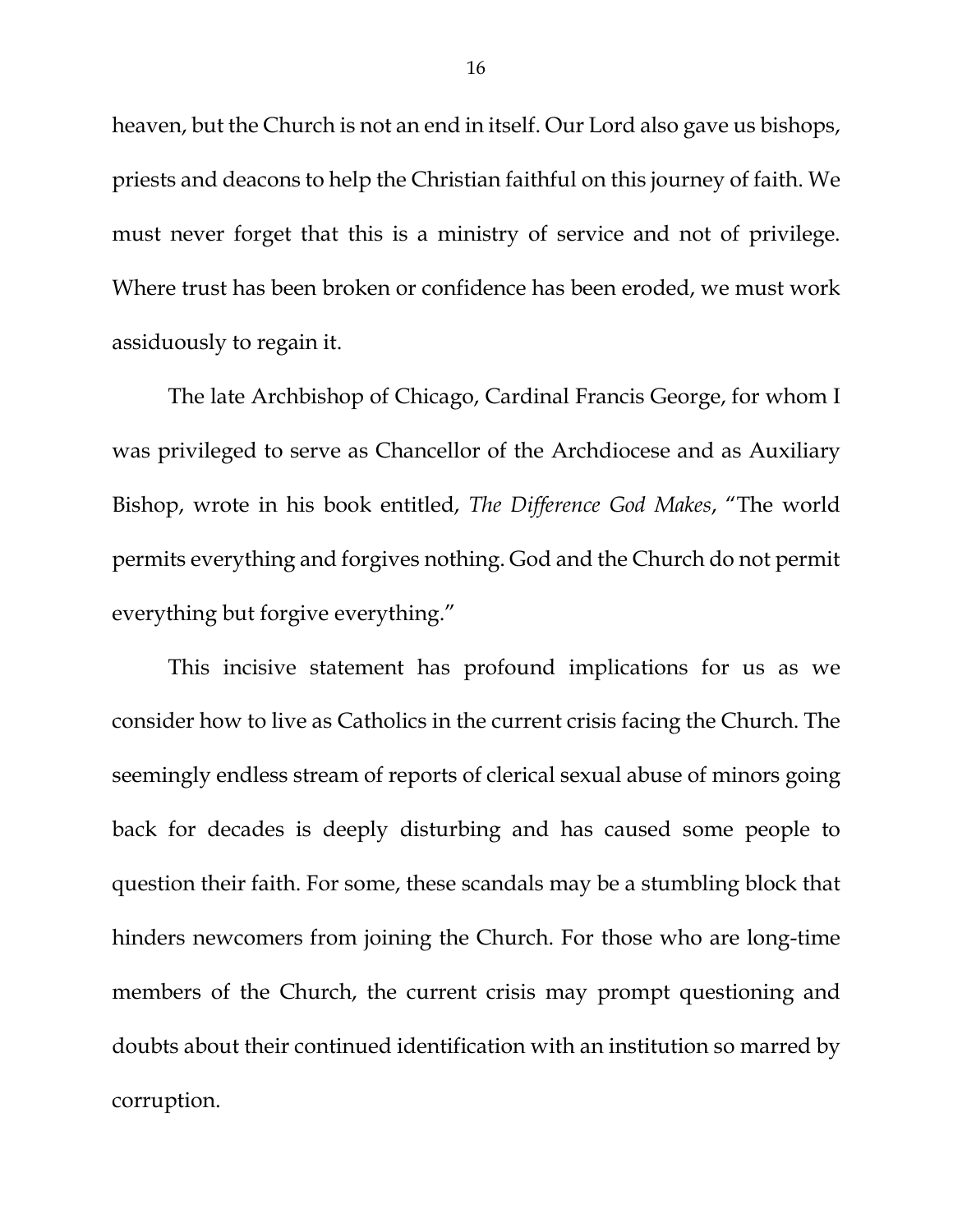It could be that God has permitted this current crisis as a test of faith, however, the test itself may not be what we initially think it is. The question of how God could permit such evil in the Church is answered rather simply and somewhat easily by citing the freedom that God has given to all human beings to choose between good and evil. He does not want to force our love, but wishes for us to love Him freely. It follows that sin is a logical consequence of this freedom, since the freedom to choose good must also entail the freedom to choose evil.

I would suggest that the greater test of faith may be whether or not we truly believe that "Christ also died for sins once for all, the just for the unjust, so that He might bring us to God" (1 Peter 3:18). For a world that "permits everything and forgives mothing," it is difficult to believe that anyone could possibly forgive those who commit such heinous crimes and serious sins as the sexual abuse of minors.

Yes, we have this general understanding that Jesus came to forgive our sins and gave us the Church as the means of our salvation. We have no problem believing that God forgives our lesser faults, such as saying nasty things to others, treating people rudely, and not saying our daily prayers. But does God really forgive murderers, thieves, drug abusers, adulterers,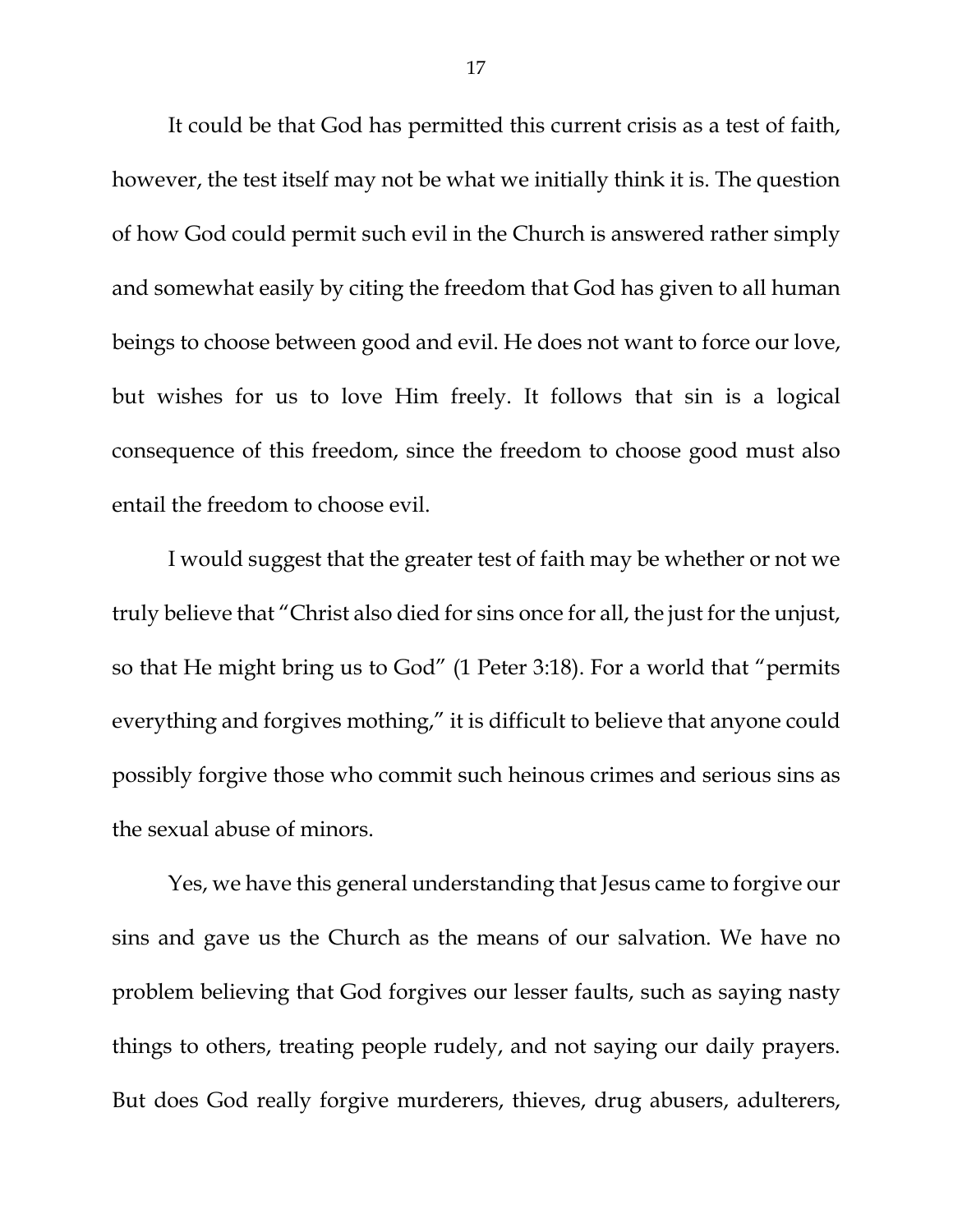fornicators and even perpetrators who sexually abuse children? The answer, hard to believe, is yes, if they repent and beg for His mercy.

In fact, God not only forgives grave sins, but expects us to do the same. Immediately after teaching His disciples the prayer that we now call the "Our Father," Jesus added, "If you forgive others their transgressions, your heavenly Father will forgive you. But if you do not forgive others, neither will your Father forgive your transgressions" (Matthew 6:14-15).

In reminding ourselves of this teaching, I am not saying that perpetrators of serious sins that are also crimes should not be punished. In this regard, Pope St. John Paul II in 2002 clearly and emphatically declared, "People need to know that there is no place in the priesthood and religious life for those who would harm the young." Taking their cue from the Holy Father, in 2002 the Catholic Bishops of the United States adopted a "zero tolerance" policy for clergy who sexually abuse children. The *Essential Norms* that the accompany the *Charter for the Protection of Children and Young People* states, "When even a single act of sexual abuse by a priest or deacon is admitted or is established after an appropriate process in accord with canon law, the offending priest or deacon will be removed permanently from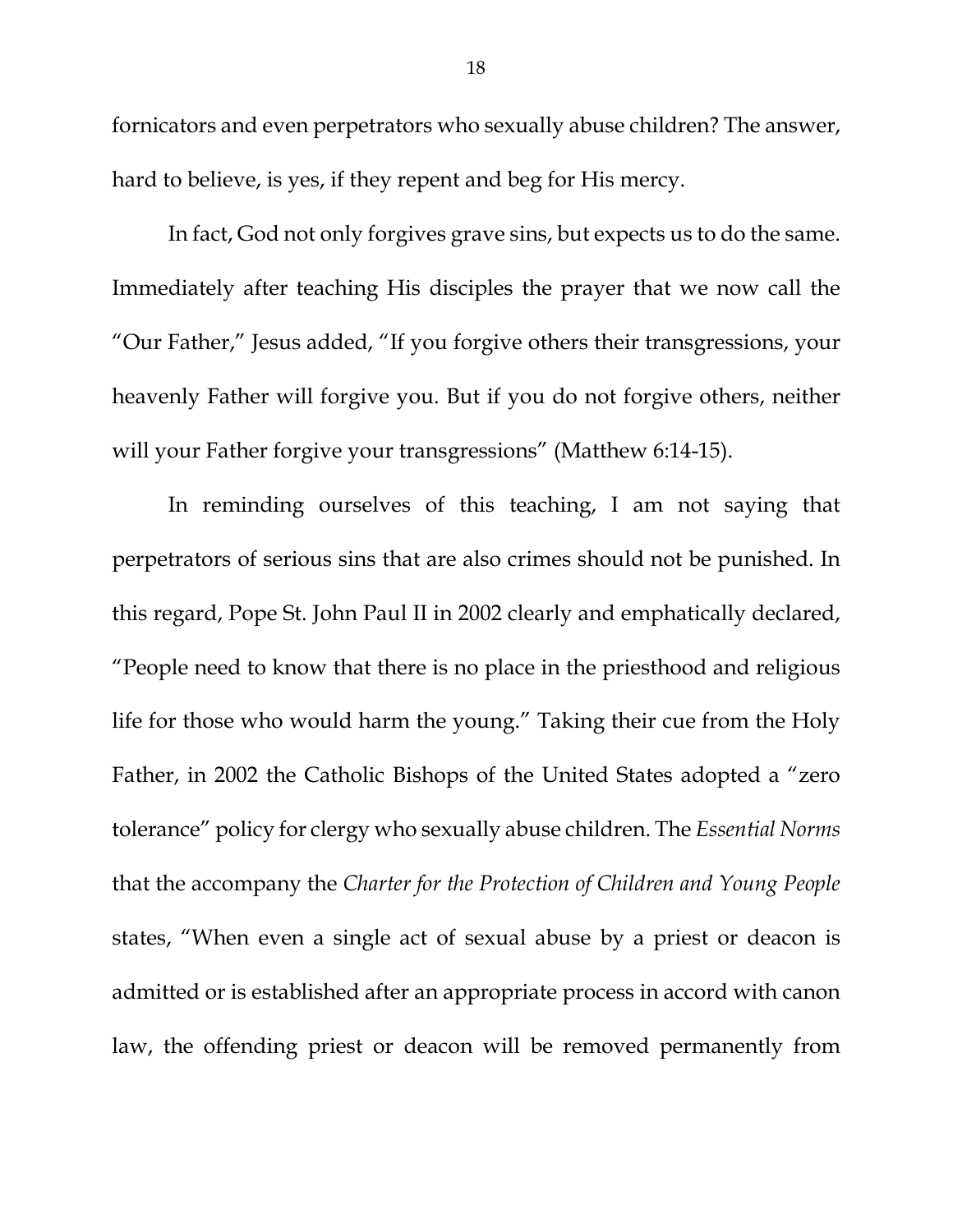ecclesiastical ministry, not excluding dismissal from the clerical state, if the case so warrants" (Essential Norms, n. 6). This norm remains in effect.

So how does zero tolerance square with mercy and forgiveness? Is God the Just Judge or God the Merciful Father? The Catholic answer to such a question, of course, is not either/or, but both. These attributes of God are not contradictory, inconsistent or incompatible. God is all merciful as well as all just. It may be difficult for us from our human perspective to understand how that can be, but God does not have to diminish one of His attributes in order to manifest another. Just as Jesus is true God and true man without either nature canceling or detracting from the other, God is always merciful and always just.

This is described eloquently in Psalm 89, where God says, "If they fail to observe my statutes, do not keep my commandments, I will punish their crime with a rod and their guilt with blows. But I will not take my mercy from him, nor will I betray my bond of faithfulness" (Psalm 89:32-34). Parents can see this in their relationship with their children: at times parents must correct their children and punish them, but they do not stop loving them. In fact, parents correct their children precisely because they love them.